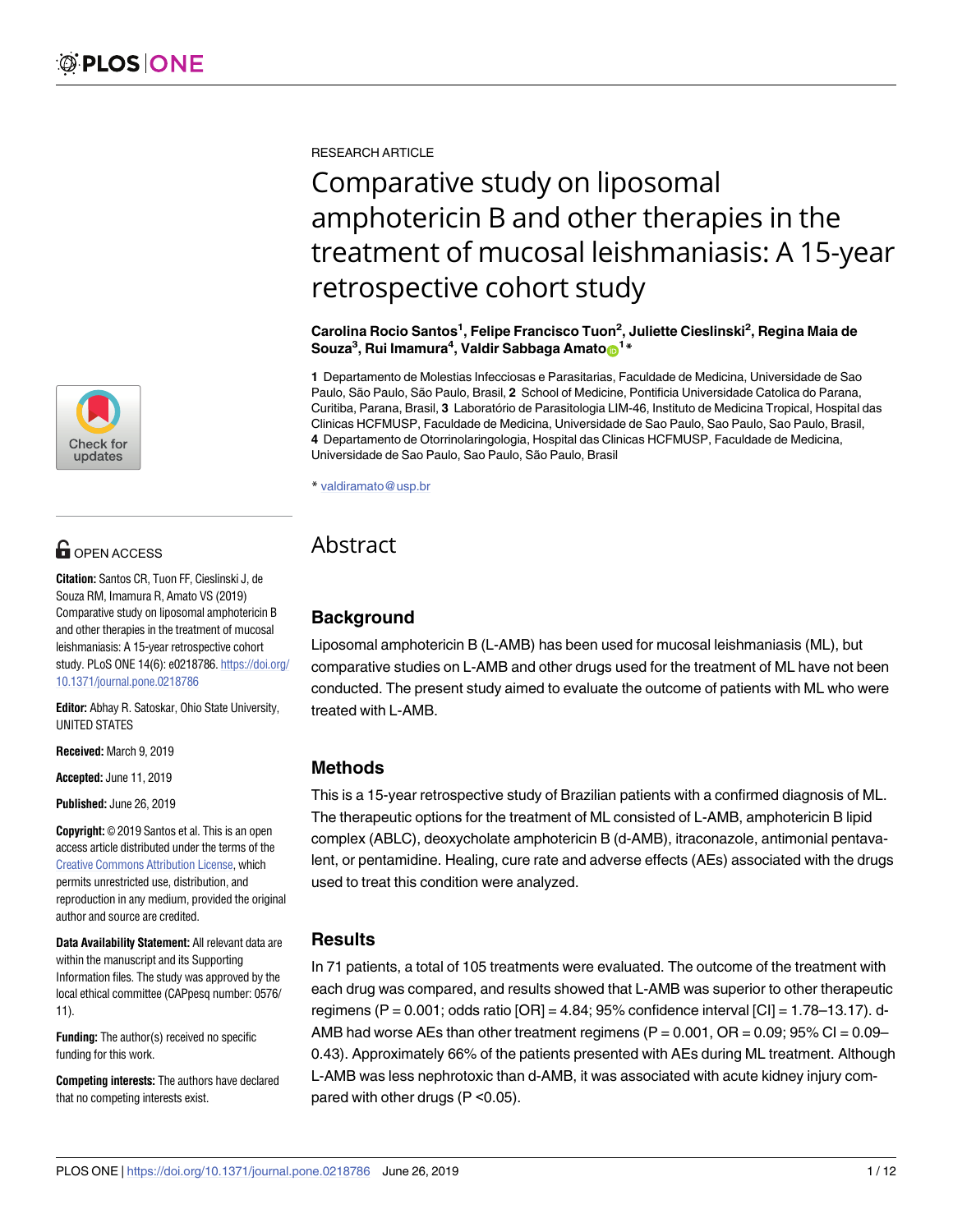## <span id="page-1-0"></span>**Conclusion**

L-AMB was more effective than other therapies for the treatment of ML. However, a high incidence of toxicity was associated with its use. Therapeutic choices should be reassessed, and the development of new drugs is necessary for the treatment of ML.

## **Introduction**

The tegumentary form of the leishmaniasis can be classified in two main clinical forms: cutaneous and mucosal. Mucosal leishmaniasis (ML) is primarily caused by *Leishmania braziliensis* (*L*. *braziliensis*), and it occurs months or years after the cutaneous lesions have healed [[1\]](#page-10-0). Mucosal leishmaniasis is a progressive disease that can destroy cartilages and the osseous structures of the face, pharynx, and larynx [[2\]](#page-10-0). Most ML cases are treated with antimonial pentavalent. However, this drug has several adverse effects (AEs) and contraindications [[3\]](#page-10-0). Liposomal amphotericin B (L-AMB) is a safe option. However, the cost of this drug can be a limitation in developing countries, and the ideal dose is not established.

L-AMB is the first-line treatment for visceral leishmaniasis [\[4\]](#page-10-0), and it has been used for mucocutaneous leishmaniasis with controversial results. In some studies, the healing rate was similar to those who were not on therapy [\[5](#page-10-0)]. The variability of clinical response to L-AMB is associated with the *Leishmania* species. In Brazil, studies have found different cure rates [[6](#page-10-0), [7](#page-10-0)].

Considering the controversial benefits of L-AMB on the treatment of ML, the present study aimed to evaluate the treatment outcome of the largest cohort of patients with ML who were treated with liposomal amphotericin in comparison with other treatments.

## **Methods**

This is a retrospective study that included a cohort of patients with a confirmed diagnosis of ML who received at least one treatment with any leishmanicidal drugs from January 2000 to July 2015. The study was approved by the local ethical committee (CAPpesq number: 0576/ 11). Informed consent was waived by the ethics committee considering the characteristics of this study. All data were fully anonymized before access. Patients from the different cities of Brazil were treated in a reference hospital in Sao Paulo, SP, Brazil.

The inclusion criteria were as follows: patients with confirmed ML who were older than 18 years and followed-up for at least 6 months. Exclusion criteria included patients without confirmation of ML and refuse to treatment. The diagnosis of ML consisted with the identification of *Leishmania* spp. in the tissue via molecular tests, culture, or the observation of the typical structure during histological examination or immunohistochemistry [\[8\]](#page-10-0). Otorhinolaryngological examinations were performed by the same physician throughout the study period.

The clinical variables included in the analysis were gender, age, Brazilian state of origin, race, previous cutaneous lesions suggesting cutaneous leishmaniasis, comorbidities, duration of the symptoms, site of the ML, symptoms, serum and cutaneous tests, and tomographic and clinical findings, as previously classified [\[9,](#page-10-0) [10\]](#page-11-0).

The therapeutic options for the treatment of ML consisted of L-AMB (1–4 mg/kg/day), amphotericin B lipid complex (ABLC) (1–4 mg/kg/day), deoxycholate amphotericin B (d-AMB) (1 mg/kg/day), itraconazole (200 mg/day for 6 weeks), antimonial pentavalent (20 mg/ Sb<sup>+5</sup>/kg/day for 30 days), or pentamidine (4 mg/kg for 10 days). All formulations of amphotericin B should achieve a cumulative dose of 2,500 mg. Antimonial pentavalent was considered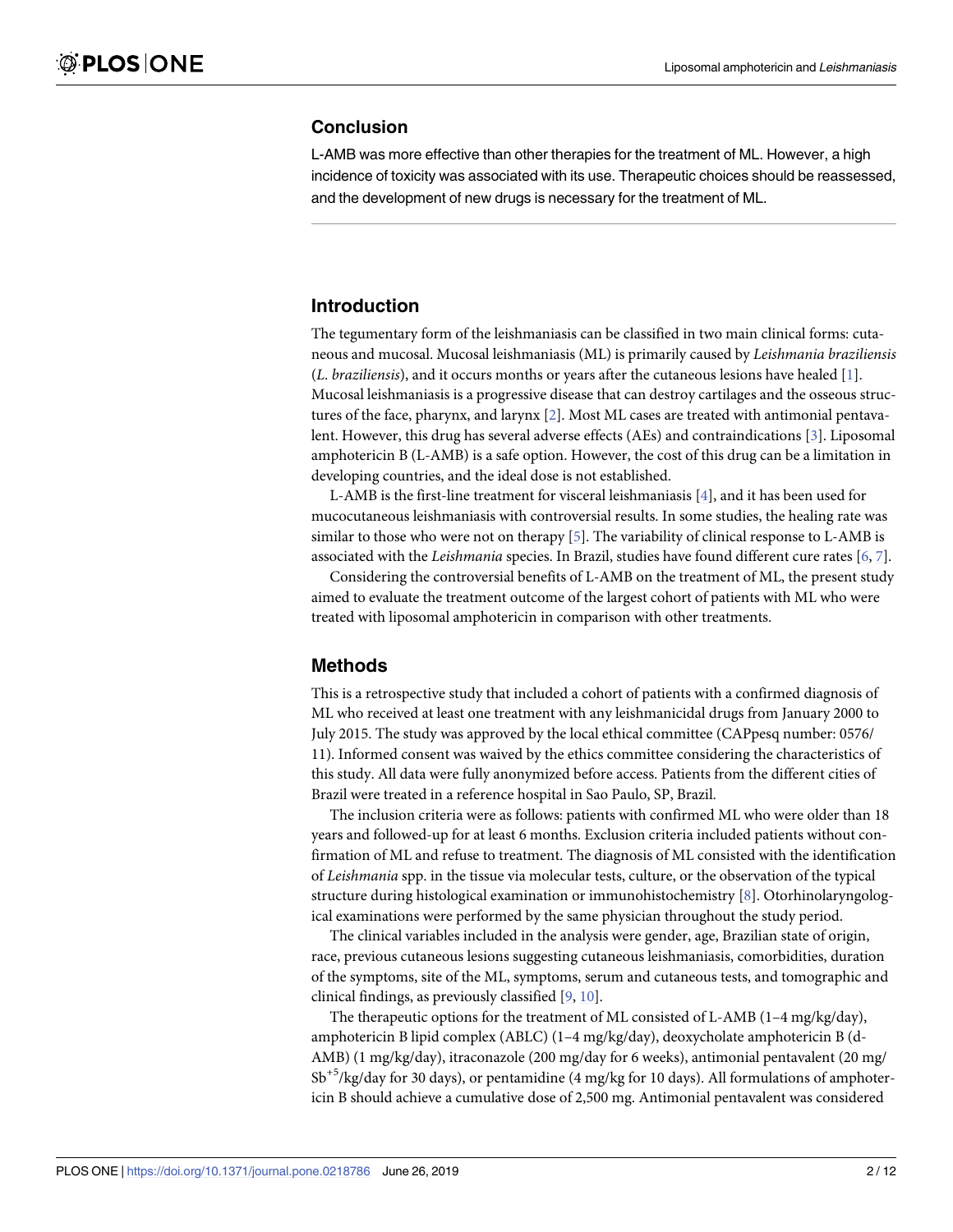<span id="page-2-0"></span>the drug of first choice. In the case of contraindications, the second choice drugs used were pentamidine and amphotericin B. For those cases where these therapeutic options were used without success or presented contraindication, lipid formulations of amphotericin B has been used. For refractory cases or contraindication to all therapeutic regimens, itraconazole was used.

Cure was defined as the total healing of mucosal lesion based on otorhinolaryngological and fiberoptic examinations until 1 year after the end of the therapy. Failure is defined as the absence of lesion improvement after therapy or the return of lesions before 1 year. Lesions that showed an improvement after 6 months of therapy but did not completely heal were considered failure. Recurrence is considered as new lesions or the return of the lesion after 1 year of therapy [[11](#page-11-0)].

In addition, the AEs associated with the treatment of ML were analyzed during the hospitalization period: fever, headache, nausea or vomiting, tremors or chills, sweating, phlebitis on the infusion site, low back pain, chest pain, palpitation, myalgia, arthralgia, asthenia, and rashes. Systemic AEs included acute kidney injury (AKI) according to the AKIN criteria [[12](#page-11-0)], electrolyte imbalance, hepatic enzyme alterations, pancreatic enzyme alterations, myelotoxicity, electrocardiographic changes, and hypoglycemia. Changes in hepatic and pancreatic enzymes were considered when their values exceeded three times the baseline value or, in the absence of baseline values, when they exceeded three times the normal limit. Myelotoxicity was considered when hemoglobin level decreases by 2 points from baseline, total leukocyte level is below 3,000/mm<sup>3</sup>, and/or platelet count is below 150,000/mm<sup>3</sup>.

Data of the patients were organized as general data, and the risk factors of the treatment were evaluated. New cases included patients who received more than one treatment during follow-up. Thus, in 71 patients, a total of 105 treatments were analyzed. The number of treatments exceeded the number of patients because one patient could be followed more than one treatment. A successful treatment was considered when achieved complete healing within 3 months. The secondary treatment followed a protocol using the different chemotherapy schedule.

Continuous data were expressed as mean or median with standard deviation (SD) or ranges. Frequencies were expressed as percentages. Categorical, continuous, and dichotomized independent variables were analyzed with forward conditional factorial binary logistic regression model to determine the statistical significance of the clinical and epidemiological findings, diagnosis, and treatment along with the outcome and recurrence of ML. A P-value *<*0.05 was considered statistically significant. All data were recorded in Microsoft Excel (Microsoft), and statistical analysis was performed using SPSS version 23.

#### **Results**

In 71 patients, a total of 105 treatments were evaluated. All patients have a confirmed diagnosis of ML. The mean age of the patients was 59.9 years, and approximately 61% of the study participants were men. Most patients came to our service with symptoms for more than 5 years (65.4%). The most common symptoms were epistaxis, nasal obstruction, and rhinorrhea. The nasal mucosa was the more commonly affected site in leishmaniasis (75.2%), followed by the pharynx and palate ([Table](#page-3-0) 1). Additional data are available in the S1 [File.](#page-10-0)

Most patients reported a previous cutaneous lesion (52.4%), which was located mainly in the lower limbs. Moreover, 9 patients reported previous lesions in the upper limbs. One patient reported a lesion in the back, and another patient had a lesion in the penis. In addition, one patient reported a lesion in the face.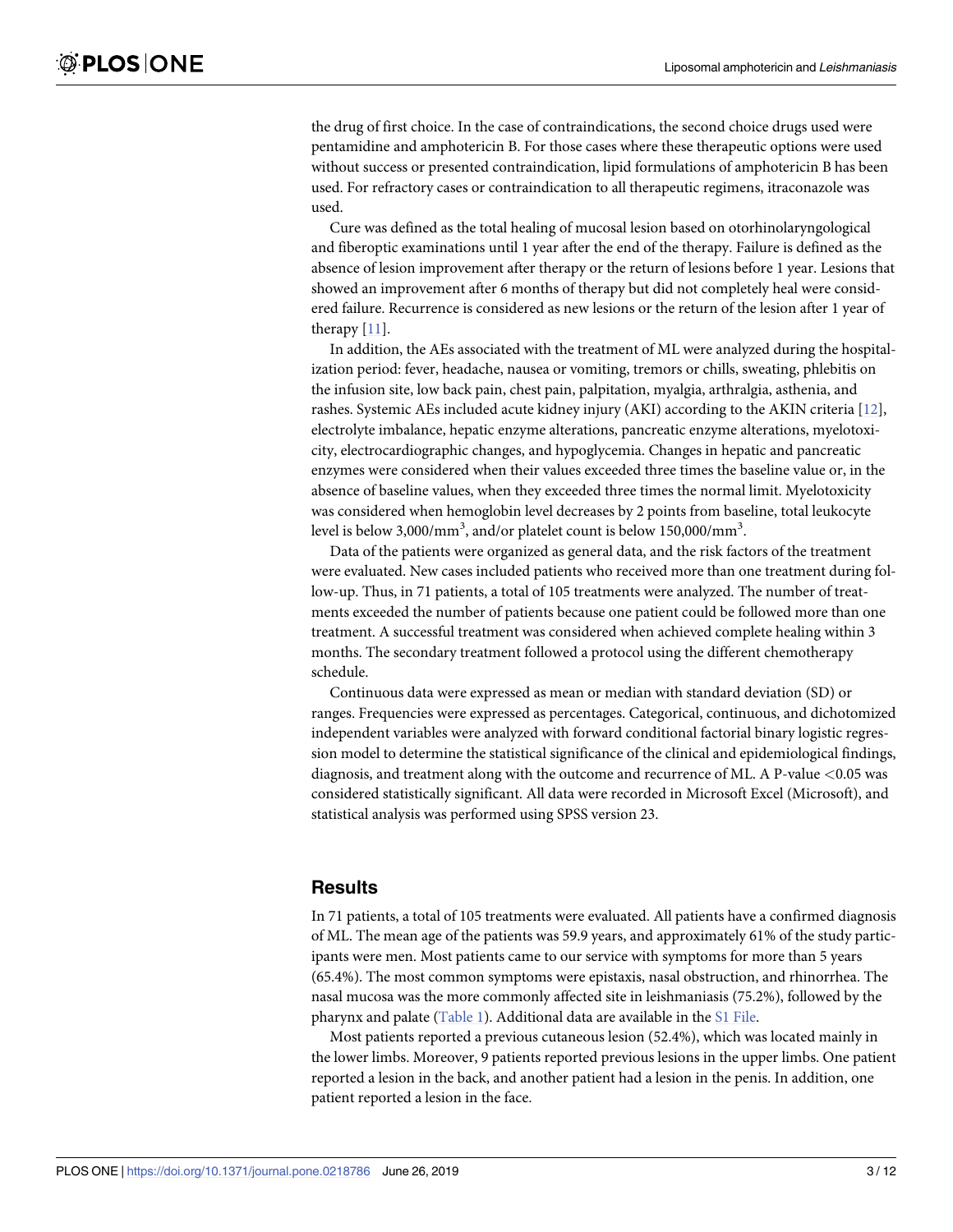|                            | Tubie 1. Chineui una nobelatoriai miamgo or 7 1 patiento with maccoai reformamable |                 |                |  |
|----------------------------|------------------------------------------------------------------------------------|-----------------|----------------|--|
| Data                       |                                                                                    | $N = 71$        | $\%$           |  |
| <b>Brazilian Region</b>    |                                                                                    |                 |                |  |
|                            | Northeast                                                                          |                 | 36 50.7        |  |
|                            | Southeast                                                                          | 21              | 29.6           |  |
|                            | South                                                                              |                 | $6 \mid 8.4$   |  |
|                            | North                                                                              |                 | $2 \mid 2.9$   |  |
|                            | Midwest                                                                            |                 | $6 \mid 8.4$   |  |
| Sex                        |                                                                                    |                 |                |  |
|                            | Female                                                                             |                 | 27 38.0        |  |
|                            | Male                                                                               |                 | 44   62.0      |  |
| Age (years±SD)             |                                                                                    | $59.1 \pm 14.2$ |                |  |
| Comorbidities              |                                                                                    |                 |                |  |
|                            | Systemic arterial hypertension                                                     |                 | 44   62.0      |  |
|                            | Diabetes mellitus                                                                  |                 | 7 9.9          |  |
| Previous cutaneous lesions |                                                                                    | 37              | 52.1           |  |
|                            | <b>Inferior Limbs</b>                                                              | 22              | 31.0           |  |
| Duration of symptoms       |                                                                                    |                 |                |  |
|                            | $<$ 1 year                                                                         |                 | $12 \mid 17.0$ |  |
|                            | $1-5$ years                                                                        |                 | $16 \mid 22.5$ |  |
|                            | $5-10$ years                                                                       |                 | $30 \mid 42.2$ |  |
|                            | $>$ 10 years                                                                       |                 | 13 18.3        |  |
| Symptoms                   |                                                                                    |                 |                |  |
|                            | Epistaxis                                                                          |                 | 48 68.5        |  |
|                            | Nasal obstruction                                                                  |                 | 50 71.4        |  |
|                            | Rhinorrhea                                                                         | 38              | 54.2           |  |
|                            | Nasal crust                                                                        | 26              | 36.6           |  |
|                            | Pruritus                                                                           | 16              | 22.5           |  |
|                            | Cacosmia                                                                           | 14              | 19.7           |  |
|                            | Sneeze                                                                             | 4               | 5.6            |  |
|                            | Odynophagia                                                                        |                 | 9 12.7         |  |
|                            | Hyposmia                                                                           |                 | $6 \mid 8.5$   |  |
|                            | Facial pain                                                                        |                 | 10 14.1        |  |
|                            | Local of the mucosal leishmaniasis                                                 |                 |                |  |
|                            | Nasal                                                                              |                 | 55 78.5        |  |
|                            | Palate                                                                             |                 | 14 19.7        |  |
|                            | Pharynx                                                                            |                 | $18$ 25.4      |  |
|                            | Larynx                                                                             |                 | 10 14.2        |  |
| Nasofibroscopy             |                                                                                    |                 |                |  |
|                            | Septal perfuration                                                                 |                 | 47 66.2        |  |
|                            | Granulomatous activity                                                             |                 | 38   54.3      |  |
|                            | $\rm Crusts$                                                                       |                 | 45 64.2        |  |
|                            | ${\rm Edema}$                                                                      |                 | $12 \mid 17.1$ |  |
|                            | Stenosis                                                                           |                 | 14 20.0        |  |
|                            | Bleeding                                                                           |                 | 4 5.7          |  |
|                            | Mucosal atrophy                                                                    |                 | $5 \mid 7.1$   |  |
|                            | Hyperemia                                                                          |                 | 13 18.6        |  |
|                            | Ulceration                                                                         |                 | 4 5.7          |  |
|                            | Purulent drainage                                                                  |                 | $2 \mid 2.8$   |  |
|                            |                                                                                    |                 |                |  |

#### <span id="page-3-0"></span>**[Table](#page-2-0) 1. Clinical and laboratorial findings of 71 patients with mucosal leishmaniasis.**

(*Continued*)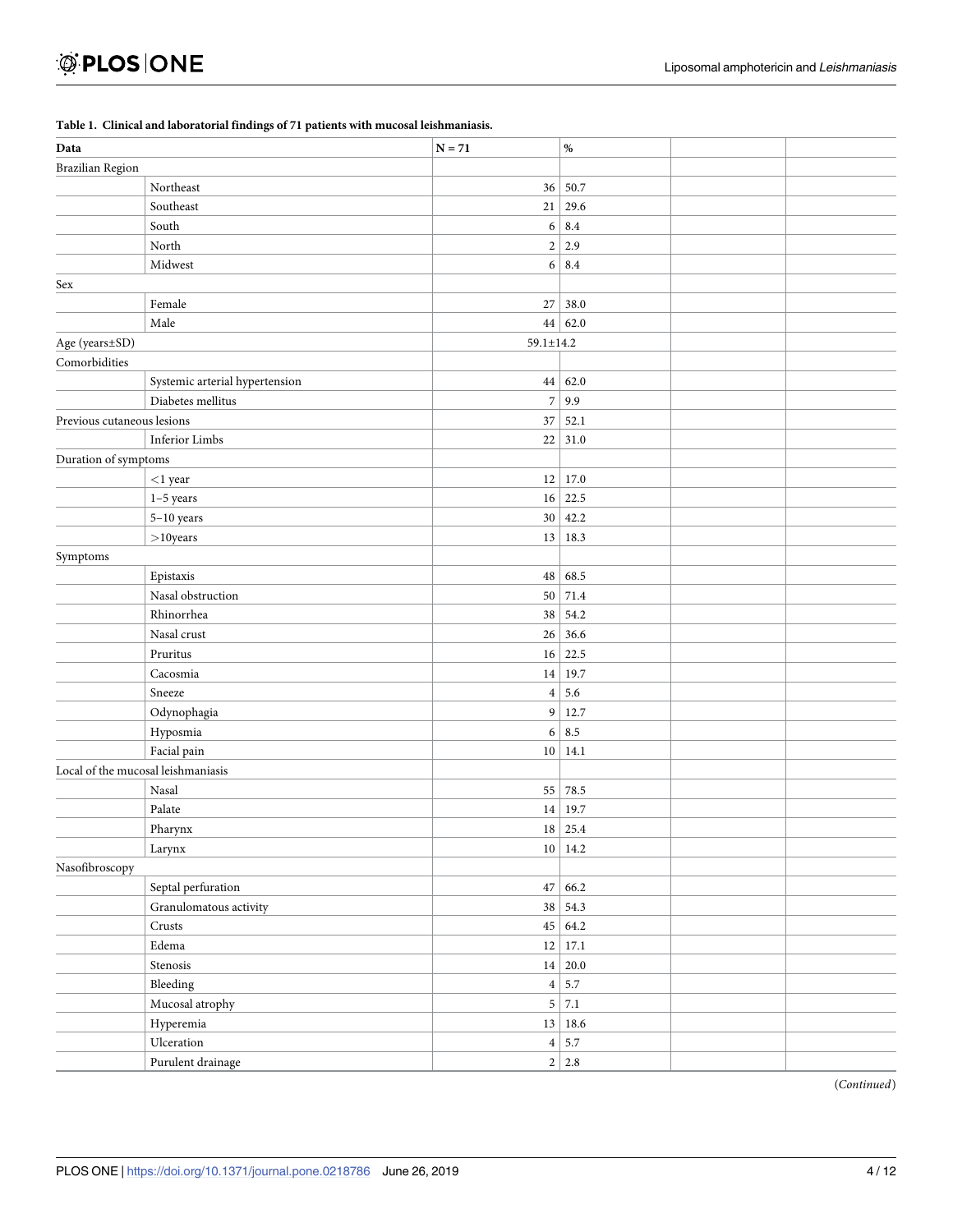#### <span id="page-4-0"></span>**Table 1.** (Continued)

| Data                            |                                         | $N = 71$        | $\%$           |                 |      |
|---------------------------------|-----------------------------------------|-----------------|----------------|-----------------|------|
| Diagnosis                       |                                         |                 |                |                 |      |
|                                 | Histological exam                       | 70              | 98.5           |                 |      |
|                                 | Positive immunohistochemistry           | 20              | 28.5           |                 |      |
|                                 | Polymerase chain reaction (14 patients) | 10 <sup>1</sup> | 71.4           |                 |      |
| Serum test                      |                                         |                 |                |                 |      |
|                                 |                                         | ELISA*          |                | $\Pi F^{**}$    |      |
|                                 | 1:40                                    | 16              | 27.5           | 12              | 16.9 |
|                                 | 1:80                                    | 5               | 7.0            | $\overline{7}$  | 9.8  |
|                                 | 1:160                                   | $\overline{3}$  | 4.2            | $\overline{c}$  | 2.8  |
|                                 | 1:320                                   | 9               | 12.6           | 0 <sup>1</sup>  | 0.0  |
|                                 | >1:320                                  | $\sqrt{2}$      | 9.8            | $\overline{c}$  | 2.8  |
|                                 | Reagent without titre                   | $\overline{4}$  | 5.6            | 3               | 4.2  |
|                                 | Non reagent                             | 5               | 7.0            | 18 <sup>1</sup> | 25.3 |
|                                 | Positive Montenegro test                | 41              | 57.7           |                 |      |
| $CT$ scan findings ( $n = 48$ ) |                                         |                 |                |                 |      |
|                                 | Thickening of mucosa                    |                 | $18 \mid 37.5$ |                 |      |
|                                 | Sinusopathy                             | 10 <sup>1</sup> | 20.8           |                 |      |
|                                 | Mastoideopathy                          | $\overline{4}$  | 14.3           |                 |      |
|                                 | Hospitalization for treatment           | 57 <sup>1</sup> | 80.3           |                 |      |
|                                 | Duration of admission (days±SD)         | $22.7 \pm 10.5$ |                |                 |      |
|                                 | Treatment interrupted by side effect    |                 | $31 \mid 43.6$ |                 |      |
| Follow up duration (months±SD)  |                                         |                 | 55.6±46.6      |                 |      |
| Outcome                         |                                         |                 |                |                 |      |
|                                 | Cure                                    | 37              | 51.1           |                 |      |
|                                 | Relapse                                 | 12              | 16.9           |                 |      |
|                                 | Interruption by side effect             | 31              | 43.6           |                 |      |
| Final cure                      |                                         | 46              | 64.8           |                 |      |

� ELISA (enzyme linked immunosorbent assay)

��IIF—indirect immunofluorescence

<https://doi.org/10.1371/journal.pone.0218786.t001>

All patients were subjected to nasofibroscopy. Septal perforation was identified in 66.2% of the participants, followed by crusts and granulomatous inflammation of the mucosa. Computed tomography (CT) scan of the face has been included in the routine examination of ML since 2009. In 48 patients who were evaluated, 70.8% presented with mucosal thickening. Other findings are detailed in the [Table](#page-3-0) 1.

The treatment of all patients with ML was performed in the hospital with a mean hospitalization time of 22.9 days. In the treatment of these patients, L-AMB was the most commonly used drug (32), followed by pentavalent antimonial (25), d-AMB (14), ABLC (13), pentamidine (11), and itraconazole (10). The treatment outcome of each drug was compared, and results showed that L-AMB was superior than other therapeutic regimens ( $P = 0.001$ ; odds ratio [OR] = 4.84; 95% confidence interval [CI]: 1.78–13.17). The risk factor associated with the healing was the absence of mucosal thickening on CT scan [\(Table](#page-5-0) 2). From 105 treatments, healing was achieved in 61, but cure rate was only 64.8%. In the multivariable analysis, L-AMB was an independent variable associated with healing  $(P = 0.008)$ , and absence of mucosal thickness on CT scan too ( $P = 0.038$ ). The group of patients that received L-AMB was clinically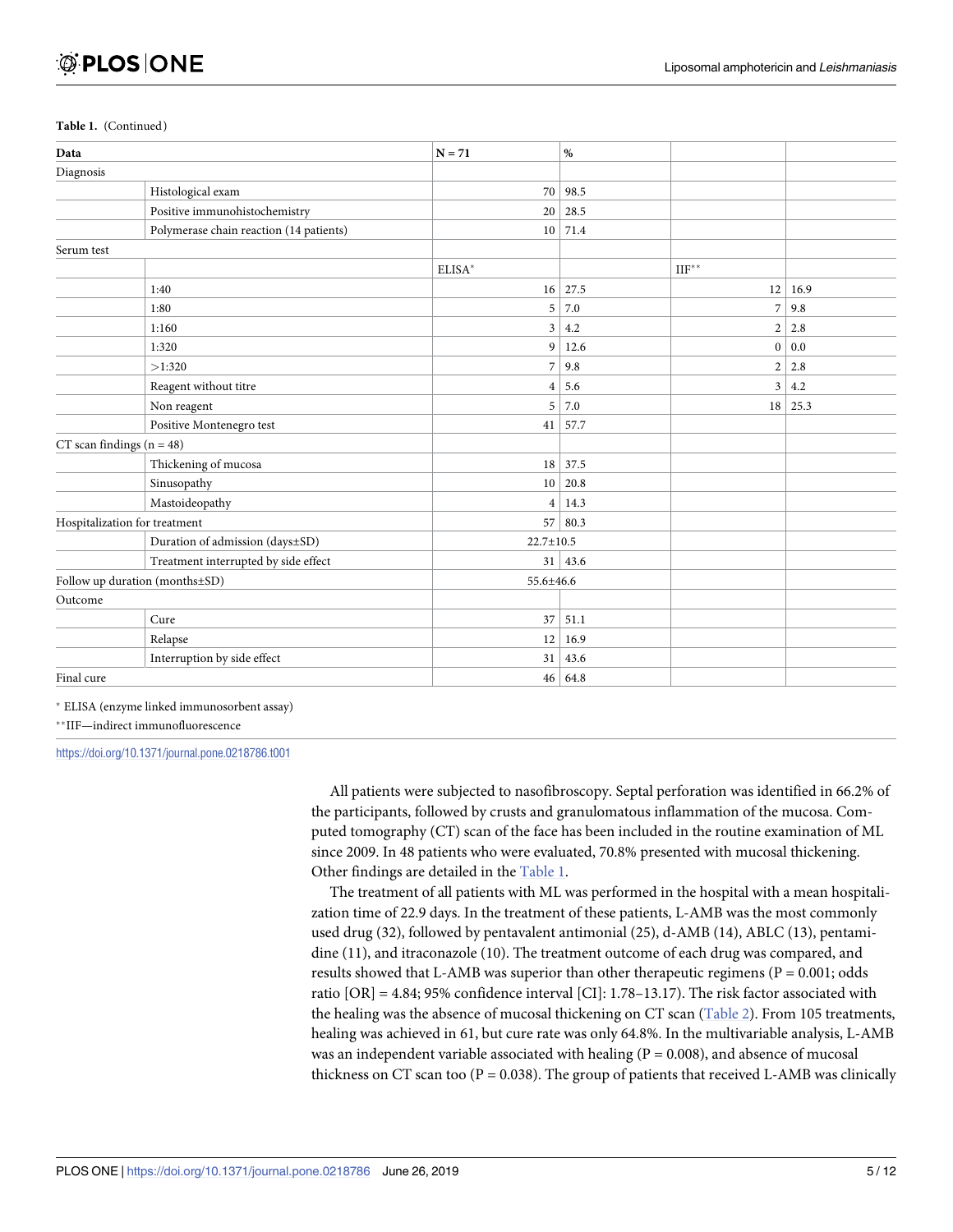|                |                                    | Healing          |                | <b>No Healing</b> |                |         |                    |
|----------------|------------------------------------|------------------|----------------|-------------------|----------------|---------|--------------------|
| Data           |                                    | N(61)            | $\%$           | N(44)             | $\%$           | P Value | <b>OR 95%CI</b>    |
| Sex            |                                    |                  |                |                   |                |         |                    |
|                | Female                             | 23               | 37.7           | 18                | 40.9           | 0.448   |                    |
|                | Male                               | 38               | 62.3           |                   | 26 59.1        |         |                    |
| Age (years±SD) |                                    | $60.2 \pm 14.3$  |                | $60.0 \pm 12.3$   |                | 0.935   |                    |
| Comorbidities  |                                    |                  |                |                   |                |         |                    |
|                | Systemic arterial hypertension     | $38\,$           | 62.3           | 26                | 59.1           | 0.448   |                    |
|                | Diabetes mellitus                  | 5                | 8.2            | 6                 | 13.6           | 0.534   |                    |
|                | Previous cutaneous lesions         | 34               | 55.7           | 21                | 47.7           | 0.611   |                    |
|                | Duration of symptoms               |                  |                |                   |                |         |                    |
|                | $<$ 1 year                         | $\boldsymbol{7}$ | 15.9           | 5                 | 13.5           | 0.835   |                    |
|                | $1-5$ years                        | 9                | 20.5           | $\boldsymbol{7}$  | 18.9           |         |                    |
|                | $5-10$ years                       | 16               | 36.4           |                   | $14 \mid 37.8$ |         |                    |
|                | $>10$ years                        | 12               | 27.3           | 11                | 29.7           |         |                    |
| Symptoms       |                                    |                  |                |                   |                |         |                    |
|                | Epistaxis                          | 41               | 65.6           | 33                | 75.0           | 0.283   |                    |
|                | Nasal obstruction                  | $44\,$           | 70.5           | 31                | 70.5           | 0.478   |                    |
|                | Rhinorrhea                         | 33               | 54.1           | 21                | 47.7           | 0.266   |                    |
|                | Nasal crust                        | 23               | 37.7           | 23                | 52.3           | 0.127   |                    |
|                | Pruritus                           | 16               | 26.2           | 10 <sup>°</sup>   | 22.7           | 0.393   |                    |
|                | Cacosmia                           | $12\,$           | 19.7           | 9                 | 20.5           | 0.589   |                    |
|                | Sneeze                             | 6                | 9.8            | $\mathfrak{Z}$    | 6.8            | 0.410   |                    |
|                | Odynophagia                        | 6                | 9.8            | $\,$ 8 $\,$       | 18.2           | 0.188   |                    |
|                | Hyposmia                           | 6                | 9.8            | $\boldsymbol{7}$  | 15.9           | 0.283   |                    |
|                | Facial pain                        | 8                | 11.5           |                   | $5 \mid 11.4$  | 0.596   |                    |
|                | Local of the mucosal leishmaniasis |                  |                |                   |                |         |                    |
|                | Nasal                              | 46               | 75.4           | 33                | 75.0           | 0.569   |                    |
|                | Palate                             | 9                | 14.8           | 13                | 29.5           | 0.061   |                    |
|                | Pharynx                            |                  | $14 \mid 23.0$ | 16 <sup>1</sup>   | 36.4           | 0.110   |                    |
|                | Larynx                             |                  | 7 11.5         | 5                 | 11.4           | 0.608   |                    |
| Nasofibroscopy |                                    |                  |                |                   |                |         |                    |
|                | Septal perfuration                 | 39               | 63.9           | 32                | 72.7           | 0.248   |                    |
|                | Granulomatous activity             | 31               | 50.8           | 20                | 45.5           | 0.344   |                    |
|                | Crusts                             | 39               | 63.9           |                   | 26 59.1        | 0.353   |                    |
|                | ${\rm Edema}$                      | 8                | 13.1           | 8                 | 18.2           | 0.336   |                    |
|                | Stenosis                           |                  | 10 16.4        |                   | $11 \mid 25.0$ | 0.372   |                    |
|                | Bleeding                           |                  | $2 \mid 3.3$   |                   | $2 \mid 4.5$   | 0.564   |                    |
|                | Mucosal atrophy                    |                  | 3 4.9          |                   | 6 13.6         | 0.115   |                    |
|                | Hyperemia                          |                  | 9 14.8         |                   | $11 \mid 25.0$ | 0.158   |                    |
|                | Ulceration                         |                  | $2 \mid 3.3$   |                   | $5 \mid 11.4$  | 0.110   |                    |
|                | Purulent drainage                  |                  | $1 \mid 1.6$   |                   | $2 \mid 4.5$   | 0.382   |                    |
|                | $CT$ scan findings $(n = 48)$      |                  |                |                   |                |         |                    |
|                | Thickening of mucosa               |                  | $16 \mid 26.2$ |                   | $18 \mid 40.9$ | 0.044   | $0.24$ [0.05-1.02] |
|                | Sinusopathy                        | $\,$ 8 $\,$      | 13.1           |                   | $5 \mid 11.4$  | 0.454   |                    |
|                | Mastoideopathy                     |                  | $2 \mid 3.3$   |                   | 3   6.8        | 0.379   |                    |
| Therapy***     |                                    |                  |                |                   |                |         |                    |
|                | $\text{L-AMB}$                     |                  | 26 81.3        |                   | 6 18.7         | 0.001   | 4.84 [1.78-13.17]  |

#### <span id="page-5-0"></span>[Table](#page-4-0) 2. Comparative data of patients with mucosal leishmaniasis with complete healing after treatment and without healing.

(*Continued*)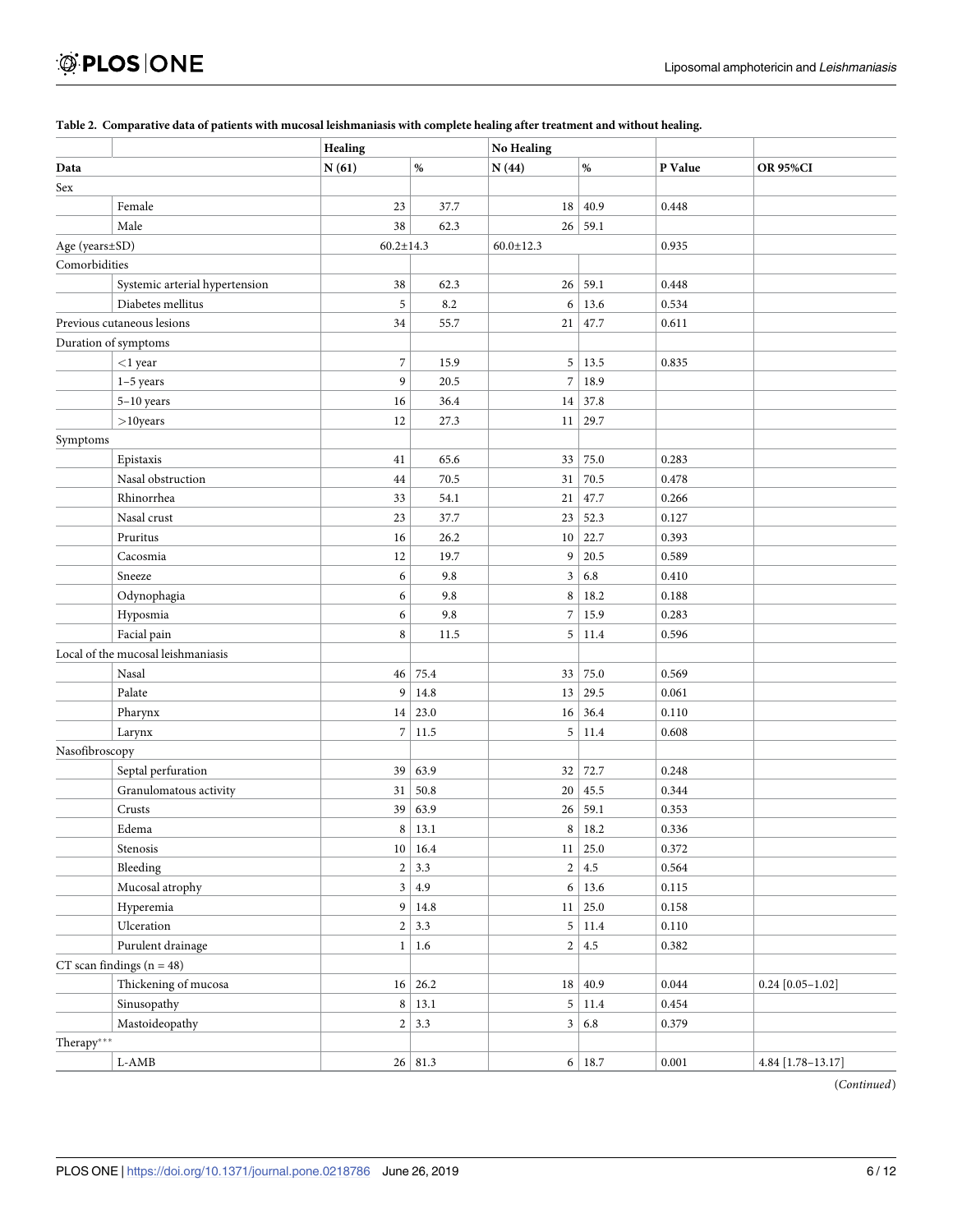#### <span id="page-6-0"></span>**Table 2.** (Continued)

|      |                        | <b>Healing</b> |                | <b>No Healing</b> |               |         |                    |
|------|------------------------|----------------|----------------|-------------------|---------------|---------|--------------------|
| Data |                        | N(61)          | $\frac{9}{6}$  | N(44)             | %             | P Value | <b>OR 95%CI</b>    |
|      | d-AMB                  |                | $2 \mid 13.3$  | 12                | 86.7          | 0.001   | $0.09$ [0.01-0.43] |
|      | ABLC                   | $6^+$          | 46.1           |                   | 153.9         | 0.272   | $0.58$ [0.18-1.88] |
|      | Antimonial pentavalent | 14             | 56.0           | 11                | 44.0          | 0.567   | $1.03$ [0.41-2.60] |
|      | Itraconazole           |                | $ 40.0\rangle$ |                   | 60.0          | 0.196   | $0.45$ [0.12-1.71] |
|      | Pentamidine            |                | 8 72.7         |                   | $3 \mid 27.3$ | 0.231   | $2.10$ [0.52-8.43] |

\*\*\* Percentages for therapy are related with patients treated with each drug

L-AMB—liposomal amphotericin; ABLC—amphotericin B lipid complex; d-AMB—desoxycholate amphotericin B

<https://doi.org/10.1371/journal.pone.0218786.t002>

similar with other treatments, except by stenosis in nasopharinx on nasofibroscopy exam [\(Table](#page-7-0) 3).

The AEs associated with the treatment of this condition were analyzed. Approximately 66% of the patients presented with AEs during ML treatment. The most frequent symptoms were infusion-related AEs (fever, chills, sweating, and palpitations) in 48.1% of the participants, followed by phlebitis (20.2%) and nausea/vomiting (18.3%). The most common systemic AEs were electrolyte imbalance (28.8%) and AKI (19.2%) ([Table](#page-8-0) 4). d-AMB had worse AEs than other regimens (P = 0.001; OR = 0.09; 95% CI = 0.09–0.43). ABLC was associated with infusion-related AEs (P*<*0.05). Meanwhile, antimonial pentavalent was associated with metabolic disturbances, such as hyperamylasemia and increased liver enzymes. However, fewer electrolyte disorders were observed when amphotericin is used (P*<*0.05). Although L-AMB was less nephrotoxic than d-AMB, it was associated with AKI compared with other drugs (P*<*0.05).

## **Discussion**

Data on L-AMB have been published in the literature since 1990, and in 1997, the FDA approved its use for visceral leishmaniasis. With regard to the efficacy of the drug in the treatment of cutaneous leishmaniasis, the efficacy rate ranged from 84% to 85% [\[13–15](#page-11-0)]. The few published studies on the treatment of ML with L-AMB presented a small number of patients and reported a high efficacy rate between 83.3% and 100% [[6](#page-10-0), [7](#page-10-0), [11](#page-11-0)]. This study enrolled 32 patients treated with L-AMB and was the first to compare L-AMB with other drugs used in the treatment of ML. The cure rate of the group that used L-AMB was 5 times higher than that of the other groups (OR = 4.89, 95%CI [1.78–13.17],  $p = 0.001$ ). The group "healing" was different from "non-healing" considering only the thickness of mucosa on CT, a finding that probably cannot influence therapeutic outcome according with different drugs. The group of patients treated with L-AMB was similar with the group of patients treated with other drugs. The number of patients treated with each drug was too small to compare with those treated with L-AMB, so, we grouped the patients treated with itraconazole, pentamidine, d-AMB, antimonial pentavalent and ABLC. L-AMB is the first choice treatment for visceral leishmaniasis [\[4](#page-10-0)], and the current study suggest that L-AMB should be considered in the group of first line options.

Our study revealed a therapeutic success rate of 58.3% with antimonial use. Some studies have shown a clinical cure rate between 71.0% and 77.0% of the cases [\[16,](#page-11-0) [17\]](#page-11-0). Recurrence with the use of antimonials is around 22% [\[2\]](#page-10-0); our study showed a rate of 15.3%. Pentamidine has an efficacy rate of approximately 90%, and recurrence was observed in 25% of the treated cases [[3](#page-10-0)]. Moreover, pentamidine (72.7%, 8/11 patients) had a greater efficacy than pentavalent antimonial (58.3%, 14/24 patients). However, no statistically significant difference was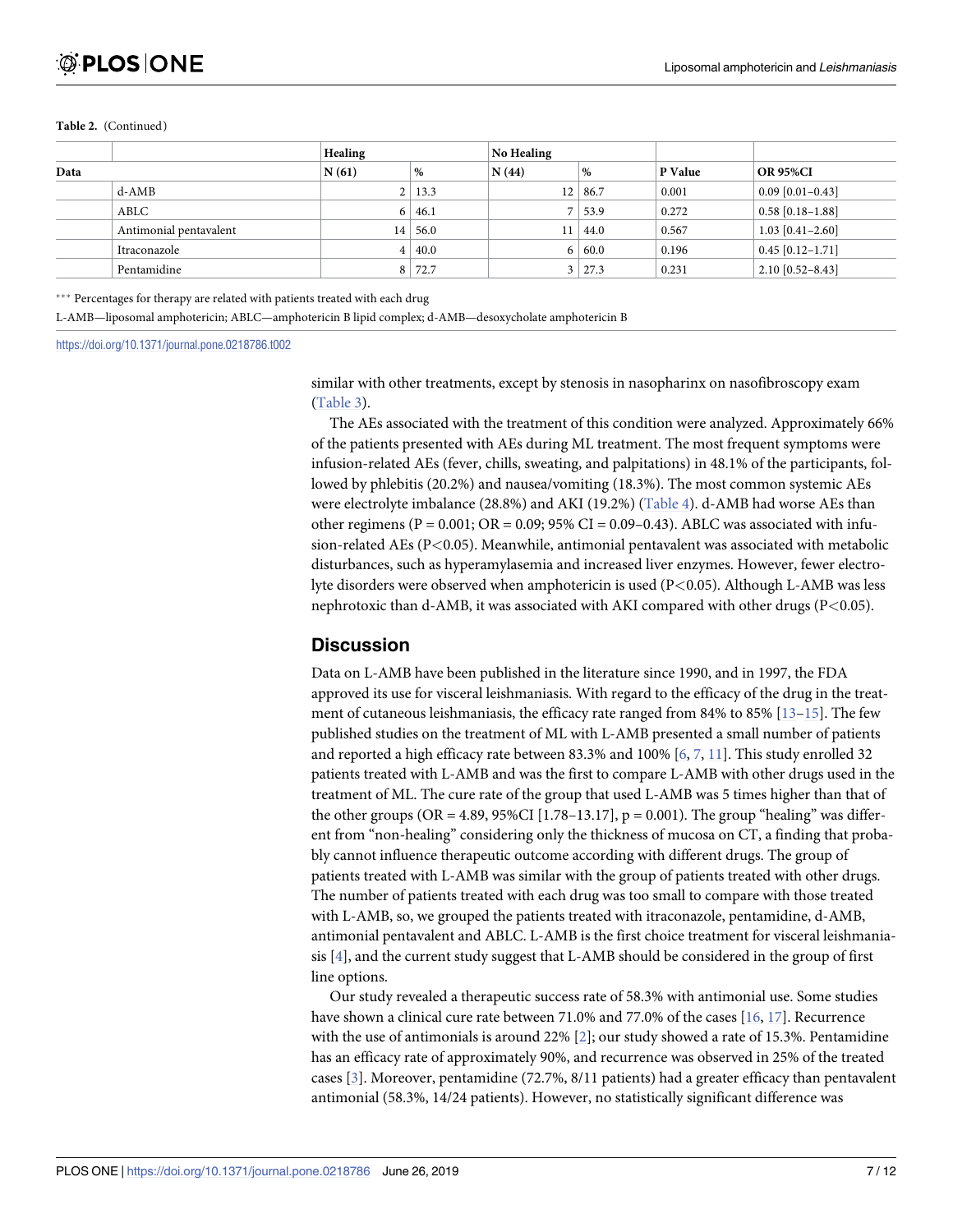|                                 |                                    | Other           |                | L-AMB           |                |             |  |
|---------------------------------|------------------------------------|-----------------|----------------|-----------------|----------------|-------------|--|
| Data                            |                                    | N(73)           | $\%$           | N(32)           | $\%$           | P Value     |  |
| Sex                             |                                    |                 |                |                 |                |             |  |
|                                 | Female                             | 31              | 42.5           | 10 <sup>1</sup> | 31.3           | 0.194       |  |
|                                 | Male                               | 42              | 57.5           | 22              | 68.7           |             |  |
| Age (years±SD)                  |                                    | $61.8 \pm 13.7$ |                | $59.1 \pm 13.5$ |                | 0.366       |  |
| Comorbidities                   |                                    |                 |                |                 |                |             |  |
|                                 | Systemic arterial hypertension     | 46              | 63.0           | 18              | 56.3           | 0.330       |  |
|                                 | Diabetes mellitus                  | $\,$ 8 $\,$     | 11.0           | $\mathfrak{Z}$  | 9.4            | 0.555       |  |
| Previous cutaneous lesions      |                                    | 37              | 82.2           | 18              | 78.3           | 0.464       |  |
| Duration of symptoms            |                                    |                 |                |                 |                |             |  |
|                                 | $<$ 1 year                         | $\,8\,$         | 14.5           | $\overline{4}$  | 15.4           | 0.877       |  |
|                                 | $1-5$ years                        | 11              | 20.0           | 5               | 19.2           |             |  |
|                                 | $5-10$ years                       | 19              | 34.5           | 11              | 42.3           |             |  |
|                                 | $>$ 10years                        | 17              | 31.0           | 6               | 23.1           |             |  |
| Symptoms                        |                                    |                 |                |                 |                |             |  |
|                                 | Epistaxis                          | 51              | 69.9           | 23              | 74.2           | 0.422       |  |
|                                 | Nasal obstruction                  | 51              | 69.9           | 24              | 77.4           | 0.296       |  |
|                                 | Rhinorrhea                         | 39              | 53.4           | $15\,$          | 48.4           | 0.399       |  |
|                                 | Nasal crust                        | 30              | 41.1           | 16              | 51.6           | 0.220       |  |
|                                 | Pruritus                           | 18              | 24.7           | 8               | 25.8           | 0.542       |  |
|                                 | Cacosmia                           | 12              | 16.4           | 9               | 29.0           | 0.117       |  |
|                                 | Sneeze                             | 5               | 5.5            | 5               | 16.1           | 0.087       |  |
|                                 | Odynophagia                        | $10\,$          | 13.7           | $\overline{4}$  | 12.9           | 0.593       |  |
|                                 | Hyposmia                           | $\,$ 8 $\,$     | 11.1           | 5               | 16.1           | 0.342       |  |
|                                 | Facial pain                        | 10              | 13.7           | 3               | 9.7            | 0.417       |  |
|                                 | Local of the mucosal leishmaniasis |                 |                |                 |                |             |  |
|                                 | Nasal                              | 54              | 69.0           | 25              | 68.8           | 0.576       |  |
|                                 | Palate                             | 16 <sup>1</sup> | 21.9           | 6               | 18.8           | 0.466       |  |
|                                 | Pharynx                            | 20              | 27.4           | 10              | 31.3           | 0.428       |  |
|                                 | Larynx                             | 9               | 12.3           | $\mathbf{3}$    | 9.4            | 0.472       |  |
| Nasofibroscopy                  |                                    |                 |                |                 |                |             |  |
|                                 | Septal perfuration                 | 49              | 63.9           | 22              | 72.7           | 0.248       |  |
|                                 | Granulomatous activity             | 35              | 49.3           | $17\,$          | 53.1           | 0.442       |  |
|                                 | Crusts                             | 48              | 67.6           | 17              | 53.1           | 0.118       |  |
|                                 | Edema                              | 10 <sup>1</sup> | 14.1           | $\overline{7}$  | 21.9           | 0.239       |  |
|                                 | Stenosis                           |                 | 10 14.1        |                 | $11 \mid 34.4$ | $0.020\,$   |  |
|                                 | Bleeding                           |                 | $0$ 0.0        | 4               | 12.5           | $\ast$      |  |
|                                 | Mucosal atrophy                    | 7               | $10.0\,$       |                 | 2 6.3          | 0.420       |  |
|                                 | Hyperemia                          |                 | $15 \mid 21.4$ |                 | 6 18.8         | 0.489       |  |
|                                 | Ulceration                         | 5               | $7.0\,$        |                 | 2 6.3          | 0.624       |  |
|                                 | Purulent drainage                  | $1\vert$        | $1.4\,$        |                 | 2 6.3          | 0.227       |  |
| $CT$ scan findings ( $n = 48$ ) |                                    |                 |                |                 |                |             |  |
|                                 | Thickening of mucosa               |                 | $22 \mid 71.0$ |                 | 12 70.6        | 0.614       |  |
|                                 | Sinusopathy                        |                 | $8 \mid 25.8$  |                 | $5 \mid 29.4$  | 0.522       |  |
|                                 | Mastoideopathy                     |                 | $3 \mid 9.7$   |                 | 2 11.8         | $\,0.588\,$ |  |
|                                 |                                    |                 |                |                 |                |             |  |

<span id="page-7-0"></span>[Table](#page-6-0) 3. Comparative data of patients with mucosal leishmaniasis treated with -AMB and those treated with other options (itraconazole, pentamidine, d-AMB, **ABLC, antimonial pentavalent).**

L-AMB—liposomal amphotericin B

 $^\ast$  cell with value  $=0$ 

<https://doi.org/10.1371/journal.pone.0218786.t003>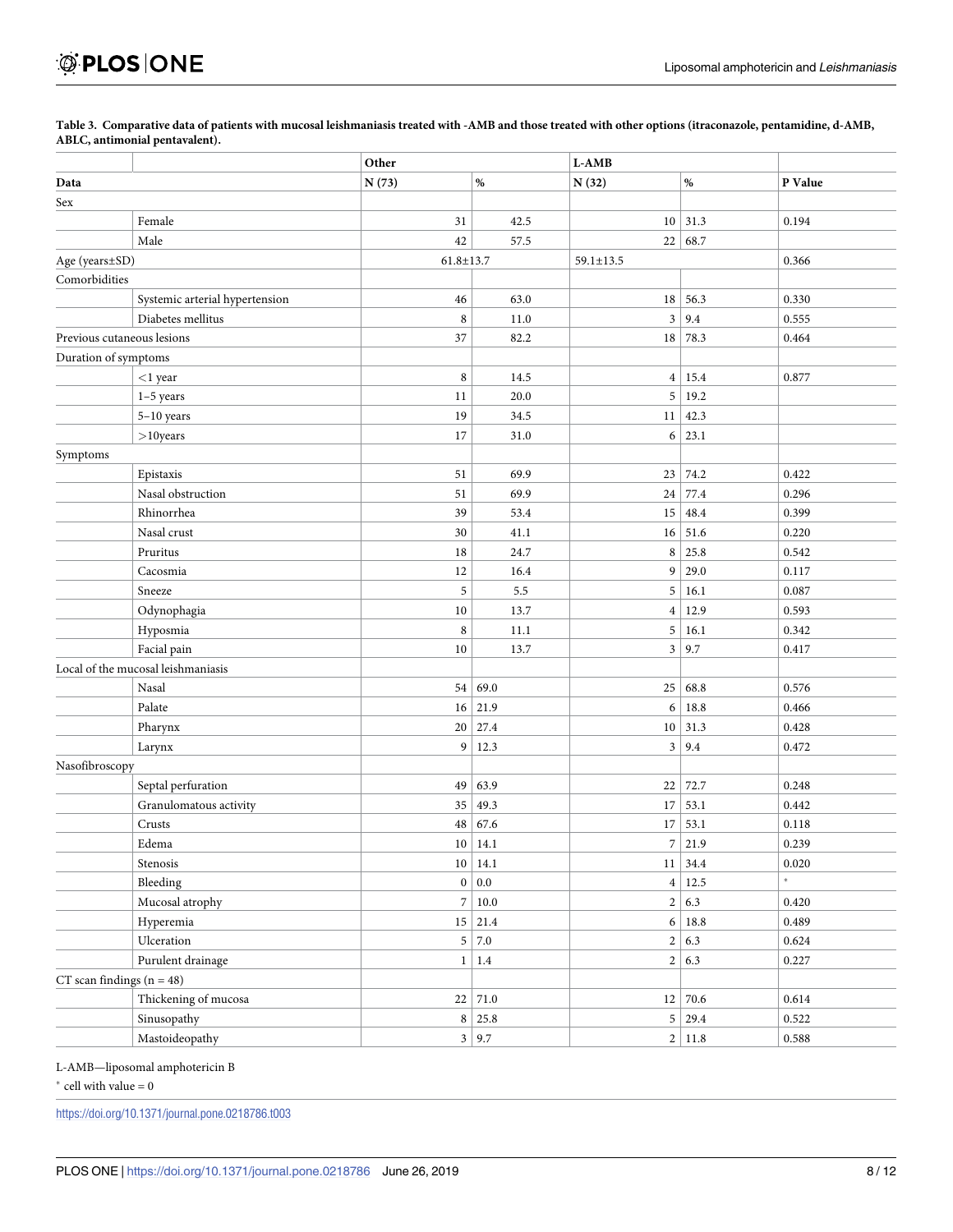|                           |                | Global |                | Antimonial<br>Pentavalent |                | Pentamidine |                | <b>ABLC</b> |                | d-AMB |                | Itraconazole |                         | L-AMB |          |         |
|---------------------------|----------------|--------|----------------|---------------------------|----------------|-------------|----------------|-------------|----------------|-------|----------------|--------------|-------------------------|-------|----------|---------|
| Data                      | N              | $\%$   | ${\bf N}$      | %                         | ${\bf N}$      | $\%$        | $\mathbf N$    | %           | N              | $\%$  | N              | $\%$         | N                       | %     | P value* | P value |
| Total Adverse events (AE) | 79             | 76.0   |                |                           |                |             |                |             |                |       |                |              |                         |       |          |         |
| Clinical                  |                |        |                |                           |                |             |                |             |                |       |                |              |                         |       |          |         |
| Infusion related AE       | 50             | 48.1   | 11             | 44.0                      | 5              | 45.5        | 10             | 76.9        | $\sqrt{ }$     | 50.0  | $\mathbf{0}$   | 0.0          | 17                      | 54.8  | 0.026    |         |
| Phlebitis                 | 21             | 20.2   | $\overline{2}$ | 8.0                       | $\overline{4}$ | 36.4        | 6              | 46.2        | 3              | 21.4  | $\mathbf{0}$   | 0.0          | 6                       | 19.4  | 0.023    |         |
| Nausea/vomits             | 19             | 18.3   | 3              | 12.0                      | $\mathfrak{Z}$ | 27.3        | 5              | 38.5        | $\overline{4}$ | 28.6  | $\mathbf{0}$   | 0.0          | $\overline{4}$          | 12.9  |          |         |
| Fever                     | 9              | 8.7    | $\overline{2}$ | 8.0                       | $\mathbf{0}$   | 0.0         | $\overline{3}$ | 23.1        | $\mathbf{1}$   | 7.1   | $\overline{0}$ | 0.0          | $\overline{\mathbf{3}}$ | 9.7   |          |         |
| Headache                  | 9              | 8.6    | $\overline{2}$ | 8.0                       | $\mathbf{1}$   | 9.1         | $\mathbf{1}$   | 7.7         | 3              | 21.4  | $\mathbf{0}$   | 0.0          | $\overline{2}$          | 6.5   |          |         |
| Chest pain                | 8              | 7.7    | $\mathbf{1}$   | 4.0                       | $\mathbf{0}$   | 0.0         | 3              | 23.1        | $\bf{0}$       | 0.0   | $\mathbf{0}$   | 0.0          | $\overline{4}$          | 12.9  |          |         |
| Tremor                    | $\overline{7}$ | 6.7    | $\mathbf{0}$   | 0.0                       | $\Omega$       | 0.0         | $\overline{4}$ | 30.8        | $\mathbf{0}$   | 0.0   | $\mathbf{0}$   | 0.0          | $\overline{\mathbf{3}}$ | 9.7   | 0.004    | 0.031   |
| Chills                    | 6              | 5.8    | $\overline{0}$ | 0.0                       | $\mathbf{0}$   | 0.0         | $\overline{2}$ | 15.4        | 3              | 21.4  | $\mathbf{0}$   | 0.0          | 1                       | 3.2   |          |         |
| Muscle pain               | 6              | 5.7    | $\overline{3}$ | 12.0                      | $\mathbf{0}$   | 0.0         | $\mathbf{1}$   | 7.7         | $\mathbf{0}$   | 0.0   | $\mathbf{0}$   | 0.0          | $\overline{2}$          | 6.5   |          |         |
| Lmbar pain                | 5              | 4.8    | $\mathbf{0}$   | 0.0                       | $\mathbf{0}$   | 0.0         | $\mathbf{1}$   | 7.7         | $\mathbf{0}$   | 0.0   | $\Omega$       | 0.0          | $\overline{4}$          | 12.9  | 0.027    |         |
| Palpitations              | 5              | 4.8    | $\mathbf{1}$   | 4.0                       | $\bf{0}$       | 0.0         | $\mathbf{1}$   | 7.7         | $\bf{0}$       | 0.0   | $\mathbf{0}$   | 0.0          | $\overline{\mathbf{3}}$ | 9.7   |          |         |
| Arthralgia                | $\overline{4}$ | 3.8    | $\overline{4}$ | 16.0                      | $\mathbf{0}$   | 0.0         | $\mathbf{0}$   | 0.0         | $\mathbf{0}$   | 0.0   | $\mathbf{0}$   | 0.0          | $\overline{0}$          | 0.0   | 0.003    |         |
| Sweat                     | 3              | 2.9    | $\overline{0}$ | 0.0                       | $\mathbf{0}$   | 0.0         | $\overline{2}$ | 15.4        | $\mathbf{0}$   | 0.0   | $\mathbf{0}$   | 0.0          | $\mathbf{1}$            | 3.2   | 0.041    |         |
| Gastrintestinal other     | 3              | 2.9    | $\overline{3}$ | 12.0                      | $\mathbf{0}$   | 0.0         | $\mathbf{0}$   | 0.0         | $\mathbf{0}$   | 0.0   | $\mathbf{0}$   | 0.0          | $\overline{0}$          | 0.0   |          |         |
| Malaise                   | $\overline{2}$ | 1.9    | $\mathbf{1}$   | 4.0                       | $\mathbf{1}$   | 9.1         | $\mathbf{0}$   | 0.0         | $\bf{0}$       | 0.0   | $\mathbf{0}$   | 0.0          | $\boldsymbol{0}$        | 0.0   |          |         |
| Rash                      | 1              | 1.9    | $\mathbf{1}$   | 4.0                       | $\bf{0}$       | 0.0         | $\mathbf{0}$   | 0.0         | $\bf{0}$       | 0.0   | $\mathbf{0}$   | 0.0          | $\overline{0}$          | 0.0   |          |         |
| Laboratorial              |                |        |                | 0.0                       |                |             |                |             |                |       |                |              |                         |       |          |         |
| Electrolyte disturbance   | 30             | 28.8   | $\mathbf{1}$   | 4.0                       | $\overline{4}$ | 36.4        | 6              | 46.2        | $\overline{7}$ | 50.0  | $\mathbf{0}$   | 0.0          | 12                      | 38.7  | 0.001    | 0.001   |
| Acute kidney injury       | 20             | 19.2   | $\overline{0}$ | 0.0                       | $\mathbf{0}$   | 0.0         | $\mathbf{1}$   | 7.7         | 8              | 57.1  | $\mathbf{0}$   | 0.0          | 11                      | 35.5  | 0.001    | 0.008   |
| Liver enzyme alteration   | $\overline{7}$ | 6.7    | $\overline{3}$ | 12.0                      | $\mathbf{0}$   | 0.0         | $\overline{0}$ | 0.0         | $\mathbf{0}$   | 0.0   | $\mathbf{0}$   | 0.0          | $\overline{0}$          | 0.0   | 0.042    |         |
| Hyperamylasemia           | $\overline{7}$ | 6.7    | $\overline{7}$ | 28.0                      | $\mathbf{0}$   | 0.0         | $\mathbf{0}$   | 0.0         | $\bf{0}$       | 0.0   | $\mathbf{0}$   | 0.0          | $\overline{0}$          | 0.0   | 0.001    |         |
| <b>ECG</b> alterations    | 5              | 4.8    | 5              | 20.0                      | $\mathbf{0}$   | 0.0         | $\theta$       | 0.0         | $\mathbf{0}$   | 0.0   | $\mathbf{0}$   | 0.0          | $\overline{0}$          | 0.0   | 0.001    |         |
| Any mielotoxicity         | 3              | 2.9    | 1              | 4.0                       | $\mathbf{1}$   | 9.1         | $\mathbf{1}$   | 7.7         | $\bf{0}$       | 0.0   | $\mathbf{0}$   | 0.0          | $\overline{0}$          | 0.0   |          |         |
| Hypoglicemia              | 1              | 1.0    | $\mathbf{0}$   | 0.0                       | $\mathbf{1}$   | 9.1         | $\theta$       | 0.0         | $\mathbf{0}$   | 0.0   | $\mathbf{0}$   | 0.0          | $\overline{0}$          | 0.0   |          |         |

#### <span id="page-8-0"></span>**[Table](#page-6-0) 4. Adverse effects of drugs used in the treatment of mucosal leishmaniasis.**

� P value for gray box in the line. The first p value is reference to the first gray box from left to right. The second P value is reference to the second gray box from left to right.

<https://doi.org/10.1371/journal.pone.0218786.t004>

observed. In this study, pentamidine had fewer adverse events than other drugs. The use of amphotericin B deoxycholate should be limited, although it produces a small number of recurrences and has better action on mucosal lesions compared to antimonials [[18](#page-11-0)]. The number of adverse events was high, and in this study, the actual recurrence rate with the use of amphotericin B deoxycholate cannot be evaluated due to the large number of patients who were not able to complete the treatment.

Studies that compared lipid formulations and the use of ABCL in the treatment of ML are not available. Previous studies on the use of amphotericin B colloidal dispersion in the treat-ment of ML showed an efficacy rate between 88% and 100% [\[14\]](#page-11-0). This is the first study that used ABCL in the treatment of ML, and results showed a success rate limited to 46.2% (6/13) and a relapse rate of 7.7% in patients who were treated with a high rate of permanent interruption (61.5%).

Despite the fact that itraconazole is a safe therapeutic option for the treatment of ML, its use had a low efficacy (44.4%). A recent review of the use of azoles in the treatment of ML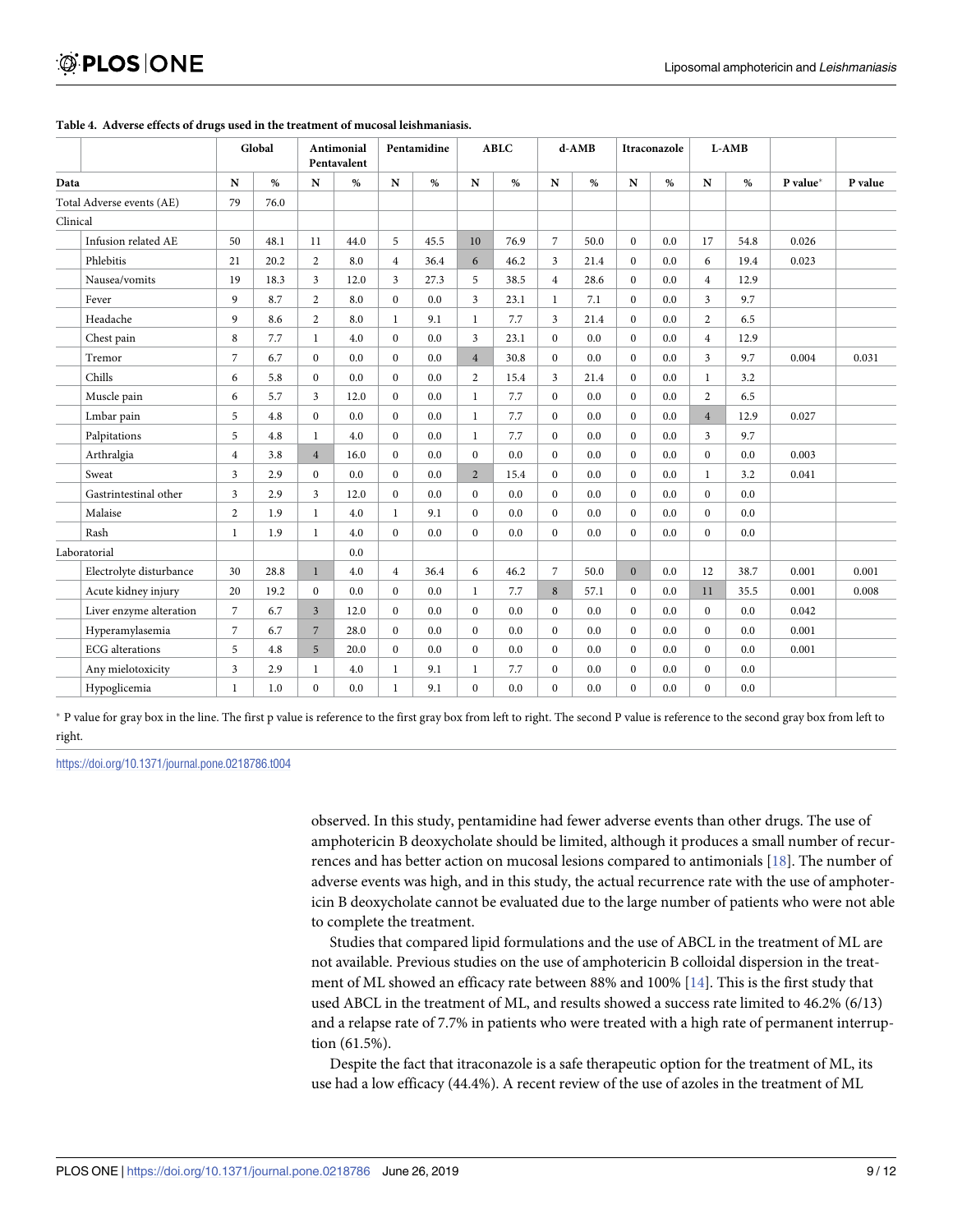<span id="page-9-0"></span>revealed a 50% efficacy rate: 37% for ketoconazole and 61% for fluconazole and itraconazole, which varied according to the species of *Leishmania*, with the worst responses to *L*. *braziliensis*, which is the most important species in Brazil [[19](#page-11-0)]. In total, 38 patients with ML were treated with azoles, showing an efficacy rate of 52.6%, ranging from 23% to 73.3% [\[20](#page-11-0), [21](#page-11-0)].

In Brazil, ML is considered a public health problem due to its morbidity. Most ML cases involved men due to increased work-related exposure to sandflies [[22](#page-11-0)]. In addition, a high level of testosterone increases the production of IL-4 and TGF-β, leading to more severe lesions [[23](#page-11-0)]. The most frequent symptoms of ML were nasal obstruction (72.9%), epistaxis (70.0%), and rhinorrhea (52.9%), as observed in the literature [\[24\]](#page-11-0). According to Marsden (1986), these are among the earliest symptoms of ML. However, late diagnosis was an important factor in our study because only 7 out of 50 patients (14%) were diagnosed within the first year of symptom onset and 32 (64%) after 5 years or longer. In the examination of the mucosa, erythema, infiltration, erosion, ulceration, crusts, and mucopurulent exudate can be observed. The most common findings on rhinoscopy and/or nasofibroscopy were septal perforation, crusts, and granulomatous process in 66.2%, 65.2%, and 58.0% of the cases, respectively. Different results were recorded in the literature, and septal perforation was observed in 41.4– 77.0% of the patients [\[11,](#page-11-0) [25\]](#page-11-0).

The sinus CT of the face revealed alterations in 86.2% of the patients. Mucosal thickening of some paranasal sinuses occurred in 62.1% (18/29) of the cases, and sinusopathy was observed in 27.2% of the participants. Camargo et al. have revealed the expressive value of 96.0% for paranasal sinus mucosal thickening on CT scan, suggesting that inflammation in patients with ML is not restricted to the nasal mucosa and may extend to the paranasal sinuses and other structures of the respiratory tract [\[10\]](#page-11-0).

In our study, more than 70% of the patients presented with some AEs. The drugs with more AEs were d-AMB and ABCL. Pentavalent antimonial had presented electrocardiographic and pancreatic enzyme changes occurred in 20% and 28% of the patients who used the drug, respectively (p = 0.005; p *<*0.001). In addition, these AEs were the primarily cause for the permanent interruption in the use of this drug (8 out of 11 interruptions). The most frequent pentamidine AE was phlebitis (36.4%), followed by nausea and vomiting (27.3%). Despite the high frequency rate of the general AEs in this study, the use of pentamidine is considered safe, as previously described [[11](#page-11-0)]. The use of ABCL led to a significantly high incidence rate of phlebitis (46.2%) and tremors (30.8%) compared to other leishmanicidal drugs ( $p = 0.029$  and  $p = 0.005$ ). The AEs of ABLC are more common than those of L-AMB [[26](#page-11-0)]. These observations have important clinical relevance because the infusion in 8 of the 13 patients who used ABLC was interrupted. Nevertheless, the liposome of amphotericin B attenuates the release of cytokines, which decreases infusion-related AEs [\[27\]](#page-11-0). In contrast, the rapid removal of ABCL from the circulation by reticuloendothelial tissues, particularly in the liver [\[28\]](#page-11-0), may result in the release of proinflammatory cytokines from the surrounding macrophages and contribute to the AEs associated with the administration of ABCL.

The major limitations of this study are the retrospective analysis, few patients for sub-analysis, different duration of the disease. Unfortunately these biases cannot be controlled. The doses of drugs were different among patients with the same therapeutic group, considering that this was not a clinical trial.

This retrospective study suggests that L-AMB is an effective drug in the treatment of ML. Approach of patients with ML should be reconsidered and L-AMB could be considered as a first line of therapy. A controlled study is need in this context, but at this moment, this is the best evidence we have to treat ML. The treatment of ML treatment is still far from ideal because the best-acting drugs for this condition have numerous AEs, and drugs that are safer to use have a low efficacy. L-AMB presented with better results than other drugs used for the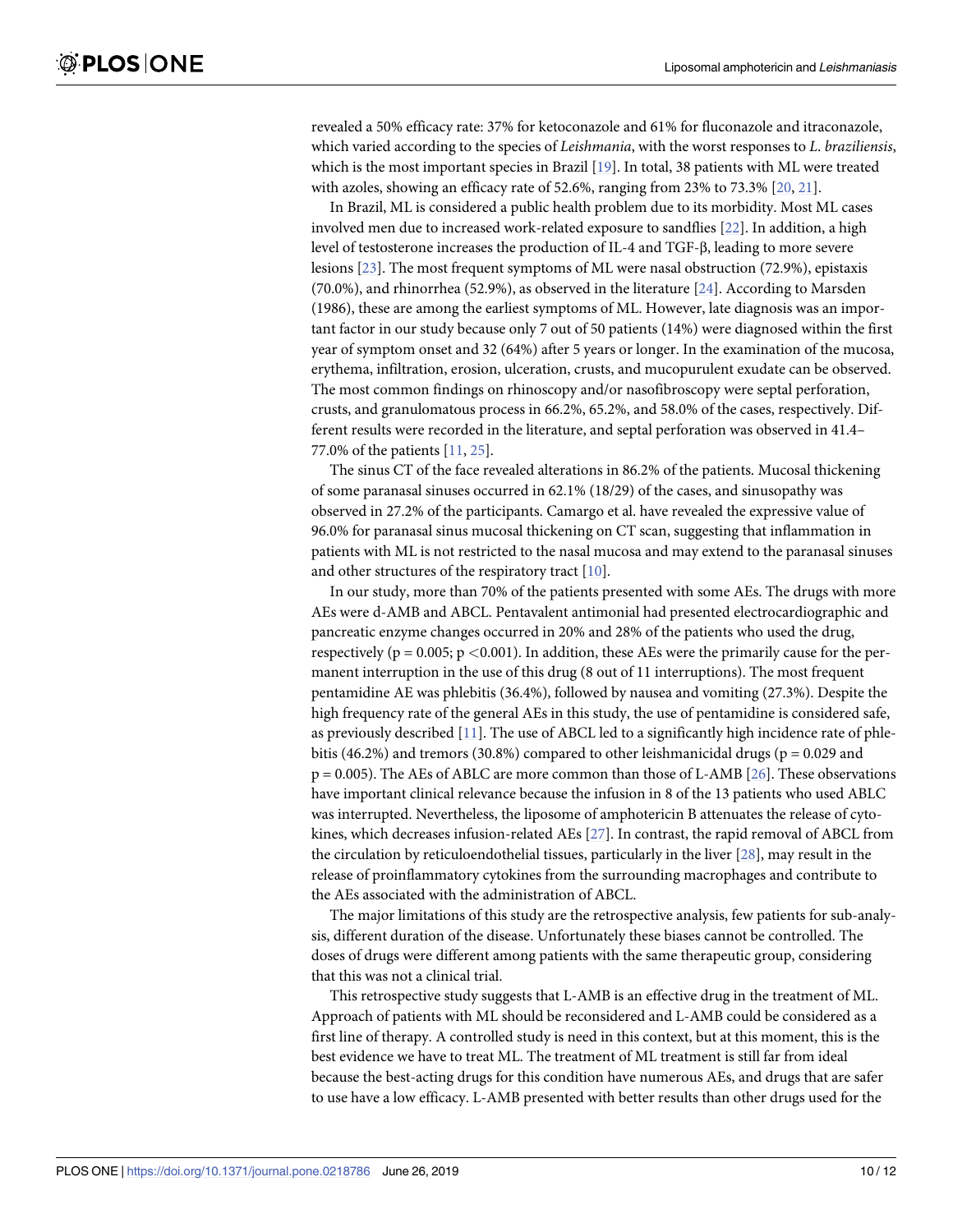<span id="page-10-0"></span>treatment of ML. However, the incidence rate of nephrotoxicity associated with this drug is high.

## **Supporting information**

**S1 [File.](http://www.plosone.org/article/fetchSingleRepresentation.action?uri=info:doi/10.1371/journal.pone.0218786.s001) Clinica data of patients.** (XLSX)

## **Author Contributions**

**Conceptualization:** Valdir Sabbaga Amato.

**Formal analysis:** Felipe Francisco Tuon, Juliette Cieslinski.

**Investigation:** Carolina Rocio Santos, Regina Maia de Souza, Rui Imamura.

**Methodology:** Valdir Sabbaga Amato.

**Project administration:** Juliette Cieslinski.

**Resources:** Regina Maia de Souza.

**Supervision:** Carolina Rocio Santos.

**Visualization:** Rui Imamura.

**Writing – original draft:** Felipe Francisco Tuon.

**Writing – review & editing:** Carolina Rocio Santos, Felipe Francisco Tuon, Regina Maia de Souza, Valdir Sabbaga Amato.

#### **References**

- **[1](#page-1-0).** Boaventura VS, Cafe V, Costa J, Oliveira F, Bafica A, Rosato A, et al. Concomitant early mucosal and cutaneous leishmaniasis in Brazil. Am J Trop Med Hyg 2006, 75(2):267–269. PMID: [16896130](http://www.ncbi.nlm.nih.gov/pubmed/16896130)
- **[2](#page-1-0).** Amato VS, Tuon FF, Bacha HA, Neto VA, Nicodemo AC. Mucosal leishmaniasis. Current scenario and prospects for treatment. Acta Trop 2008, 105(1):1–9. <https://doi.org/10.1016/j.actatropica.2007.08.003> PMID: [17884002](http://www.ncbi.nlm.nih.gov/pubmed/17884002)
- **[3](#page-1-0).** Amato VS, Tuon FF, Siqueira AM, Nicodemo AC, Neto VA. Treatment of mucosal leishmaniasis in Latin America: systematic review. Am J Trop Med Hyg 2007, 77(2):266-274. PMID: [17690398](http://www.ncbi.nlm.nih.gov/pubmed/17690398)
- **[4](#page-1-0).** Aronson N, Herwaldt BL, Libman M, Pearson R, Lopez-Velez R, Weina P, et al. Diagnosis and Treatment of Leishmaniasis: Clinical Practice Guidelines by the Infectious Diseases Society of America (IDSA) and the American Society of Tropical Medicine and Hygiene (ASTMH). Clin Infect Dis 2016, 63 (12):e202–e264. <https://doi.org/10.1093/cid/ciw670> PMID: [27941151](http://www.ncbi.nlm.nih.gov/pubmed/27941151)
- **[5](#page-1-0).** Guery R, Henry B, Martin-Blondel G, Rouzaud C, Cordoliani F, Harms G, et al. Liposomal amphotericin B in travelers with cutaneous and muco-cutaneous leishmaniasis: Not a panacea. PLoS Negl Trop Dis 2017, 11(11):e0006094. <https://doi.org/10.1371/journal.pntd.0006094> PMID: [29155816](http://www.ncbi.nlm.nih.gov/pubmed/29155816)
- **[6](#page-1-0).** Nonata R, Sampaio R, Marsden PD. Mucosal leishmaniasis unresponsive to glucantime therapy successfully treated with AmBisome. Trans R Soc Trop Med Hyg 1997, 91(1):77. [https://doi.org/10.1016/](https://doi.org/10.1016/s0035-9203(97)90404-1) [s0035-9203\(97\)90404-1](https://doi.org/10.1016/s0035-9203(97)90404-1) PMID: [9093636](http://www.ncbi.nlm.nih.gov/pubmed/9093636)
- **[7](#page-1-0).** Amato VS, Tuon FF, Camargo RA, Souza RM, Santos CR, Nicodemo AC. Can we use a lower dose of liposomal amphotericin B for the treatment of mucosal American leishmaniasis? Am J Trop Med Hyg 2011, 85(5):818–819. <https://doi.org/10.4269/ajtmh.2011.11-0287> PMID: [22049033](http://www.ncbi.nlm.nih.gov/pubmed/22049033)
- **[8](#page-1-0).** Amato VS, Tuon FF, de Andrade HF Jr., Bacha H, Pagliari C, Fernandes ER, et al: Immunohistochemistry and polymerase chain reaction on paraffin-embedded material improve the diagnosis of cutaneous leishmaniasis in the Amazon region. Int J Dermatol 2009, 48(10):1091-1095. [https://doi.org/10.1111/j.](https://doi.org/10.1111/j.1365-4632.2009.04099.x) [1365-4632.2009.04099.x](https://doi.org/10.1111/j.1365-4632.2009.04099.x) PMID: [19775402](http://www.ncbi.nlm.nih.gov/pubmed/19775402)
- **[9](#page-1-0).** Camargo RA, Tuon FF, Sumi DV, Gebrim EM, Imamura R, Nicodemo AC, et al. Mucosal leishmaniasis and abnormalities on computed tomographic scans of paranasal sinuses. Am J Trop Med Hyg 2010, 83(3):515–518. <https://doi.org/10.4269/ajtmh.2010.10-0081> PMID: [20810813](http://www.ncbi.nlm.nih.gov/pubmed/20810813)